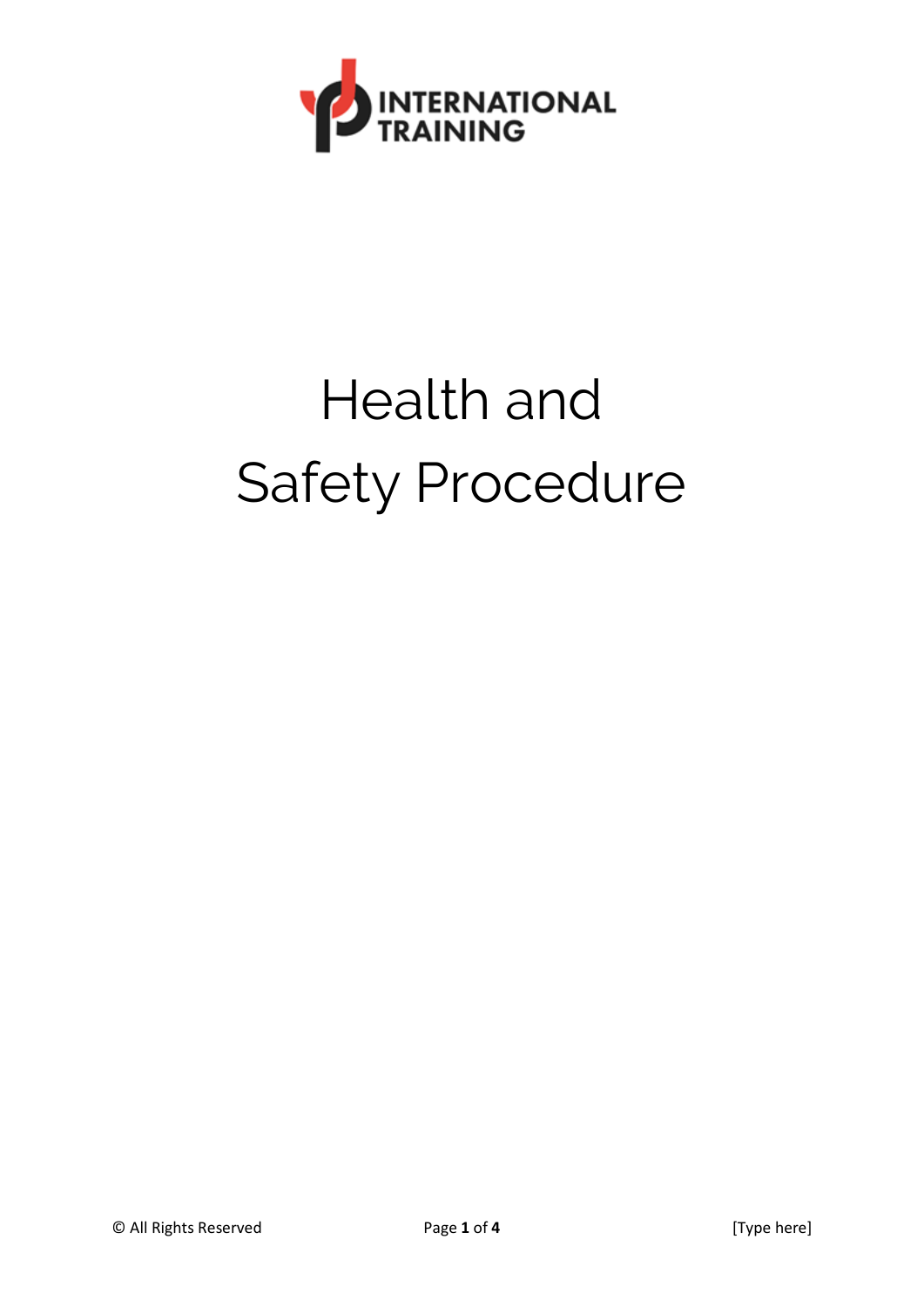

#### 1. Introduction

1.1 JP International Training Ltd ("the Company") recognises and accepts its responsibilities under the Health and Safety at Work etc Act 1974 including the responsibility to:

1.1.1 provide and maintain a safe and healthy place of work

1.1.2 provide adequate information, instruction, training and supervision

1.1.3 provide and maintain plant and equipment and safe systems of work

1.1.4 ensure safe access to and from the places of work 1.1.5 work to prevent accidents and work-related ill health

#### 2. General Health and Safety

2.1 The overall responsibility for health and safety lies with the Managing Director J M Pike. Director has day to day responsibility for managing health and safety.

2.2 The Management are committed to achieving the highest standards of health and safety throughout the Company.

2.3 The Management are also committed to complying with the requirements of the Management of Health and Safety at Work Regulations 1999 and other Regulations that apply to the Company's work activities.

2.4 The Management team will ensure that assessments of all areas of work activities are carried out regularly, in order to identify hazards and work to prevent instances of injury, disease and dangerous occurrences arising.

2.5 The Management are also committed to ensuring that the work done by the Company does not adversely affect the health and safety of any contractors or of members of the public.

2.6 The Management are fully committed to providing safe and healthy working conditions and adequate welfare facilities for all employees.

2.7 The Company will strive to maintain excellence in health and safety matters and in this respect, employees and others are encouraged to co-operate with the management in all safety matters, to identify hazards and reduce the risk which may exist during work activities and to report any condition which may appear dangerous or unsatisfactory. The Company will at all times consult with the employees on these matters.

2.8 The Senior Management will, so far as reasonably practicable, ensure that the Company provides adequate financial resources to meet these objectives. 2.9 Copies of this policy are to be available to all Company employees and other interested parties.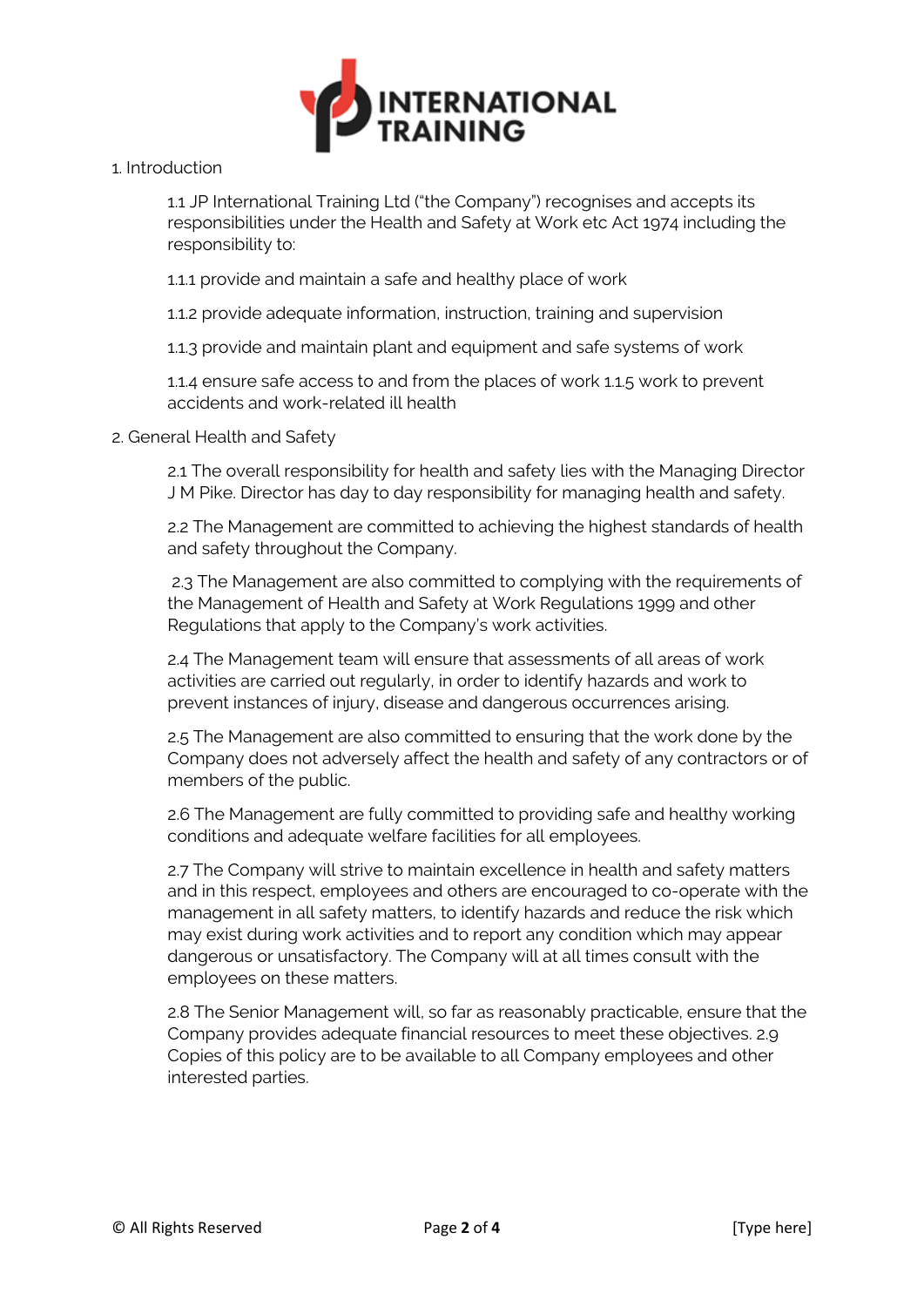

## **3. Directors and Partners Duties:**

3.1 The Director/ Partners will have at least basic knowledge and understanding of the Health and Safety at Work etc Act 1974 and its associated Regulations and Approved Codes of Practice.

3.2 It will be the responsibility of all the Directors/Partners to keep all employees advised as to their responsibilities in respect of health and safety matters.

3.3 In order to protect the safety and health of employees and others affected by the Company's operations, the Directors/Partners will:

3.3.1 Take reasonable steps to familiarise themselves with the hazards and risks associated with working at the Company and with the precautions which need to be taken to eliminate or control those risks.

3.3.2 Establish procedures to deal with any emergencies.

3.3.3 Appoint a suitably trained and competent person to assist them in carrying out their health and safety duties.

3.3.4 Ensure that employees receive sufficient training and information so that they can carry out their duties safely and competently. Ensure adequate funds and facilities are available for this purpose. Before entrusting work tasks to employees, take into account their capabilities as regards health and safety and ensure that suitable Risk Assessments are carried out on any hazardous activity.

3.3.5 Initiate the timing and annual review of the Health and Safety Policy and ensure it is promoted to all employees and others working on behalf of the Company.

3.3.6 Ensure that all employees carry out the health and safety responsibilities allocated to them.

3.3.7 Ensure the safety performance of the Company is monitored and take action to remedy any identified deficiencies.

3.3.8 Ensure that adequate provision is made for welfare facilities and that adequate first aid provisions are made.

3.3.9 Ensure that all necessary PPE is provided to employees, and that instruction is given on its use.